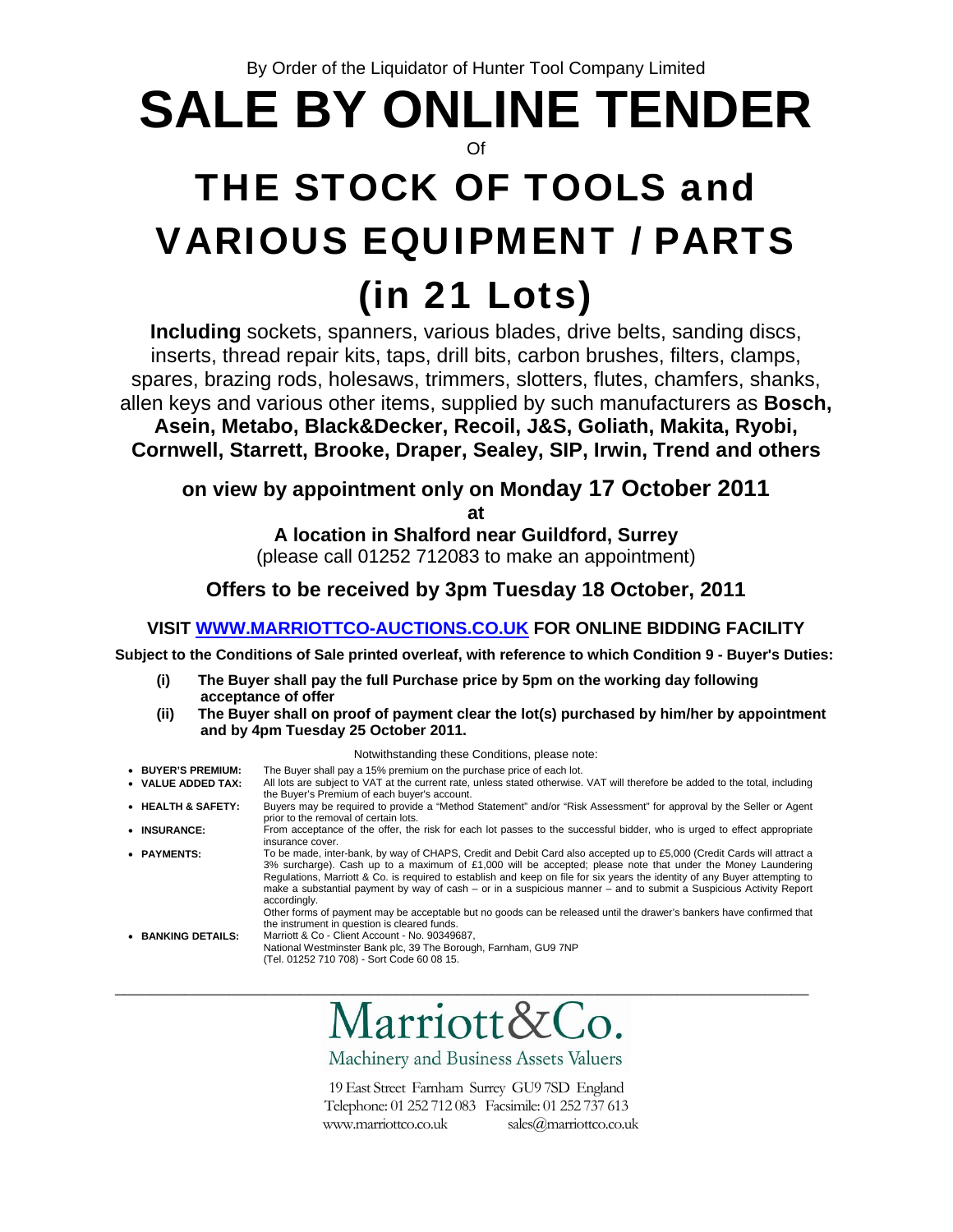## **CONDITIONS OF ONLINE SALE BY TENDER**

#### **1. Definitions**

- In these conditions references to:
- "The Agent" means the firm of Marriott & Co. or any Partner or employee thereof at the time of Sale;
- (b) The "Buyer" shall have the meaning ascribed to it in Condition 6 and the "Buyers" shall been deemed to be principals (for the purpose of these conditions), unless to the knowledge of the Agent they are acting as agents on behalf of a named principal;
- (c) The "Seller" means the person owning or having the right to sell the lot;
- (d) "Lot(s)" means such goods, vehicles, computers and/or other items which are the subject of the Sale by Tender;
- (e) The Interpretation Act 1978 applies to the terms and expressions used in these conditions as if contained in the statute, and these conditions shall be governed by English Law.

#### **2. The Condition of Goods**

Whilst every care has been taken in the preparation of any advertisement brochure and other publication, they are necessarily statements of opinion and must not be relied upon as statements of fact. Neither the Seller nor the Agent is responsible for the correctness of any description of any lot. The Agent sells as agent for the Seller (unless otherwise specifically declared). The Agent is not in a position to know the history or assess the quality of the lots. Lots sold are likely to have been subject to wear and tear caused by use or the effects of age and may have faults and imperfections. Buyers are given opportunities at the viewing times to examine lots and will be assumed to have done so. They must rely solely on their own skill or judgement as to whether lots are fit for any particular purpose and whether they comply with the catalogue description.

#### **3. Personal Risk and Damage to Property**

- Every person on the premises where the lots are being exhibited or sold before, during or after the sale are:
- Deemed to be there at their own risk and neither the Seller nor the Agent shall be liable for any loss, accident or injury sustained howsoever caused; and
- (b) Responsible for any damage they, their carriers or other agents may cause to any lot, to the premises or any other property.

#### **4. Duties of Persons Present**

All persons present at the sale agree to refrain from conduct which may cause a nuisance to others present and to indemnify the Agent against the consequences of any proceedings brought against them in respect of such conduct.

#### **5. Offers**

All offers shall be submitted in the manner prescribed by the Agent, and shall be treated as being made upon these Conditions of Sale and on the basis that the party making the offer has notice of these conditions. All offers shall be binding upon the party making the offer unless otherwise notified by the Agent.

#### **6. Ascertainment of the Buyer**

The Buyer shall be the person making the offer which is acceptable to the Agent; the Buyer will be informed in writing accordingly.

#### **7. Agent's Discretion**

The Agent has sole discretion to refuse any offer, to withdraw any lot, and exclude any person from the sale site.

#### **8. Buyer's Premium and Value Added Tax**

The Buyer shall pay a 15 per cent premium on the purchase price of each lot whether sold by tender or private treaty (such premium to belong to the Agent), together with Value Added Tax at the current rate on the purchase price of each lot (unless the lot is notified as not attracting Value Added Tax) and on the premium.

#### **9. Duties of Buyers**

- The Buyer shall:
- Pay the full purchase price together with any chargeable Value Added Tax by the time/date stated overleaf;
- In accordance with the Health & Safety at Work Regulations and Construction Design & Management Regulations, the Buyer may be required to provide a "Method Statement" and/or "Risk Assessment" for approval by the Seller and/or the Agent prior to the removal of any lots. The Buyer is responsible for electrical disconnections which must be carried out by a suitably qualified electrician, and the Buyer is responsible for the removal of any fluids and/or waste in and around the lot(s) strictly in accordance with the Control of Substances Hazardous to Health Regulations;
- (c) On proof of payment and by appointment, remove the goods expeditiously and by the time/date stated overleaf;
- (d) Where lots are fixed to land and/or buildings, detach such lot safely and lawfully without the use of flame cutters, explosives or any other dangerous equipment or processes (unless with previous written permission of the Agent) and forthwith make good any damage to the land and/or buildings and the Buyer undertakes to indemnify the Agent and (where appropriate) the Seller against any costs, damage, claims and demands arising upon such

removal. The Agent may require prior to removal a sum from the Buyer to cover the likely damage caused by such removal. The Agent shall be entitled to exercise a lien on any lot purchased by the Buyer until all or any damage or loss has been paid in full.

#### **10. Liability of the Agent and Sellers**

- (a) Lots are sold with all faults and defects and with all errors of description and neither the Seller nor the Agent is responsible for any defects whatsoever. All implied conditions relating to description, fitness and quality are accordingly excluded;
- The Seller and the Agent do not make or give, nor has any person in the employment of the Agent any authority to make or give, any express representation or warranty with regard to any lot - except as provided by Condition 11 below.

#### **Risk and Passing of Property**

Subject to Condition 15 below, the Seller warrants to the Agent and to the Buyer that the Seller is the true owner of the lot or is properly authorised to sell it. Each lot is at the sole risk of the Buyer upon acceptance of the Buyer's offer. Title shall not pass to the Buyer until payment has been made in full and until such time the Agent shall have a lien on the lot.

#### **12. Default by the Purchaser**

- If the Buyer fails to comply with his duties, the Agent shall have the right to:<br>(a) Resell the lots by Public Auction or otherwise without notice to the Buyer. Resell the lots by Public Auction or otherwise without notice to the Buyer, and if any loss arises from such a resale after deducting the Agent's full costs and expenses, the Buyer shall be responsible to the Agent for that loss (any net surplus to be the Seller's); and
- (b) Where a deposit is paid, to forfeit that deposit; and
- (c) Charge interest on any unpaid balance at the rate of 2 per cent above base rate from time to time; and
- (d) Charge for storage arising after the time for removal at the rate of 25 per cent per annum of the sale price and to release the lots in question to the Buyer only after payment in full of all storage and removal expenses incurred (as well as the full purchase price).

#### **13. Computer Software and Data**

The sale of any computers specifically excludes any software and/or data that may be held on computer carrying media, and the Buyer undertakes to not use and to remove and/or re-licence any software and to not use and to remove all data within the meaning of the Data Protection Act 1998 from the computer carrying media.

#### **14. Safety of Machinery, Vehicles and Portable Appliances**

- (a) Lots may not comply with the Health and Safety at Work Act 1974 or other relevant safety legislation. Accordingly the Buyer undertakes not to use any lot purchased until satisfied that it complies with the relevant Acts and Regulations relating to such machines and equipment, to handle correctly any toxic chemicals and dangerous substances, and to indemnify the Agent against any failure to observe this undertaking;
- (b) In the case of the sale of vehicles, no vehicle is warranted or held out to be roadworthy; the Buyer undertakes to ensure that no vehicle is used unless it complies with the Road Traffic Acts and other relevant legislation; the odometer reading of vehicles is not warranted;
- (c) All goods sold are sold as used and are not supplied as new;
- (d) This sale is subject to Marriott & Co. being satisfied that all electrical and/or gas portable appliances are safe, and the Buyer must allow access for a competent person nominated by Marriott & Co. to inspect and carry out any necessary portable appliance tests (at the Seller's expense); any item failing a safety test will be excluded from the sale and scrapped.

#### **15. Insolvency and Death**

- Where the Agent conducts a sale on behalf of a Seller who is the Administrative Receiver, Administrator, Liquidator or Supervisor of a limited company or Trustee in Bankruptcy or Supervisor of an individual:
- (a) The Seller shall only act as an agent on behalf of the company or bankrupt or individual (as the case may be) and shall be under no personal liability whatsoever in respect of the contract for sale of any lot;
- (b) The Seller and the Agent on his behalf sell whatever right, title or interest the company, bankrupt or individual may have in the lot; no warranty is given or authorised to be given by the Seller nor the Agent with regard to the Seller's title to any lot(s) sold; any claims with regard to retention of title or other claims to the lot(s) will be the responsibility of the Buyer without any recourse to the Seller or the Agent; no adjustment will be made if it subsequently transpires that the lot(s) are subject to third party ownership;
- (c) If before title to any lot has passed to the Buyer, being an individual, he dies or enters into a composition or arrangement for the benefit of his creditors or has a Receiving Order in Bankruptcy made against him, or being a body corporate, has a Receiver or a Receiver and Manager or an Administrator appointed or goes into Liquidation or enters into an arrangement for the benefit of its creditors, then in all such cases the contract for sale for such lot may be, at the Agent's discretion, rescinded without notice to the Buyer. Upon recision, any deposit paid by the Buyer shall be forfeited and the Agent shall be entitled to exercise the rights set out in these Conditions of Sale on the basis of a deemed default by the Buyer.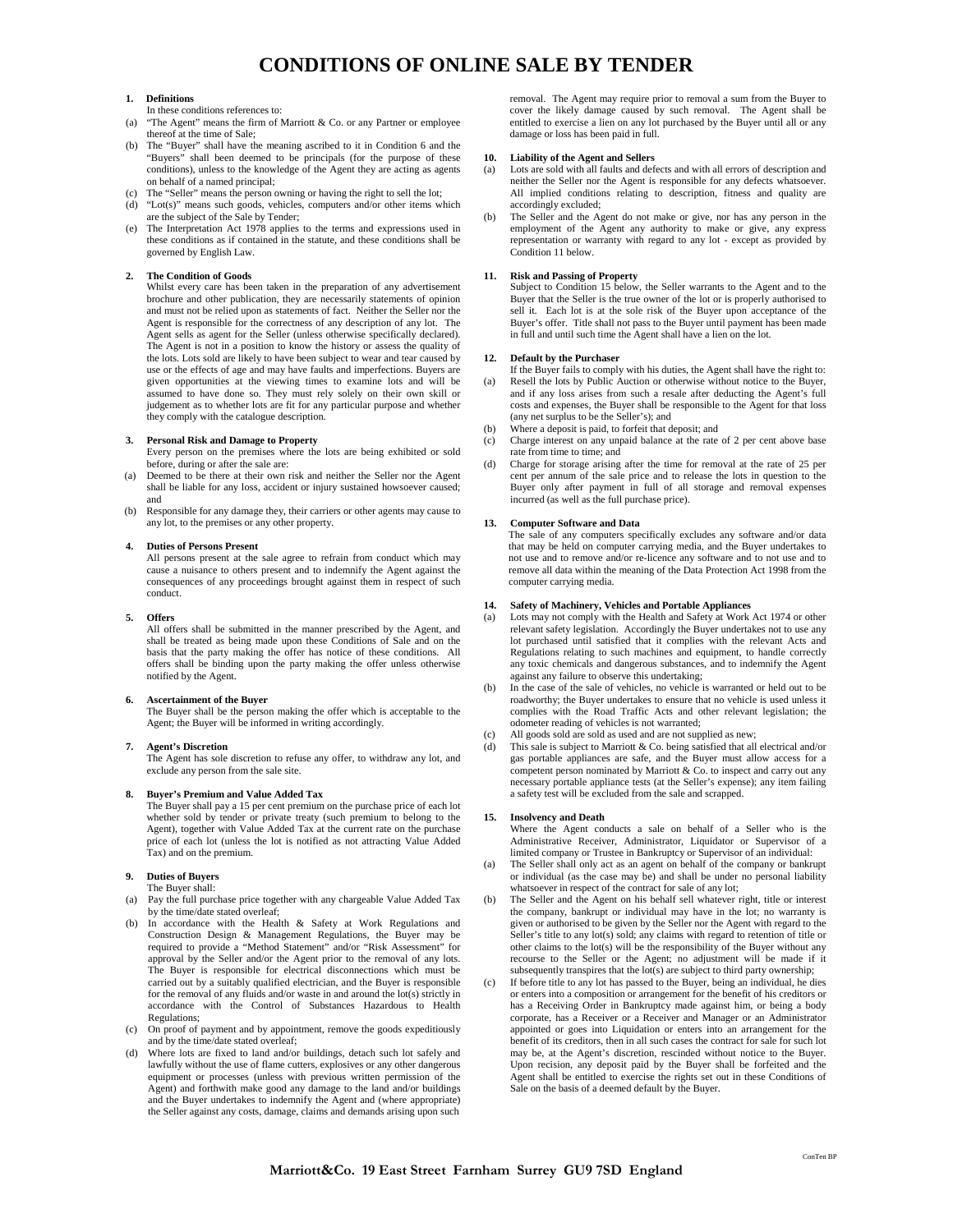#### **Tender Form (HUN-1)**

## **To: Marriott & Co., 19 East Street, Farnham, Surrey, GU9 7SD Fax: 01252 737 613**

I/we hereby tender for the purchase of the lot(s) as described below, and in the event of the offer(s) being accepted agree to complete the purchase in accordance with the Conditions of Sale as printed in this document.

**Lot Description Offer** 1 The contents of 'box numbers 1, 2 and 3' as detailed on the attached stock inventory (for guidance only) *(retail value approx. £2,075)* £...............+BP+VAT LOT 2 **2 The contents of box number 4 as detailed on** the attached stock inventory (for guidance only), i.e. approx. 68 spare Cornwell glaze breakers and cylinder hone stones *(retail value approx. £1,455)* £...............+BP+VAT LO<sup>-</sup> 3 The contents of 'box numbers 5, 6 and 7' as detailed on the attached stock inventory (for guidance only) *(retail value approx. £3,110)* £...............+BP+VAT 4 The contents of the 'box number 8' (two boxes) as detailed on the attached stock inventory (for guidance only), mostly holesaws *(retail value approx. £1,675)* £...............+BP+VAT Signed................................................................Name......................................................Date............................... Company.................................................................................................................................................................. Address.................................................................................................................................................................... ................................................................................................................................................................................. Telephone...................................... Facsimile.................................……….Email....................................................

*(please write clearly)*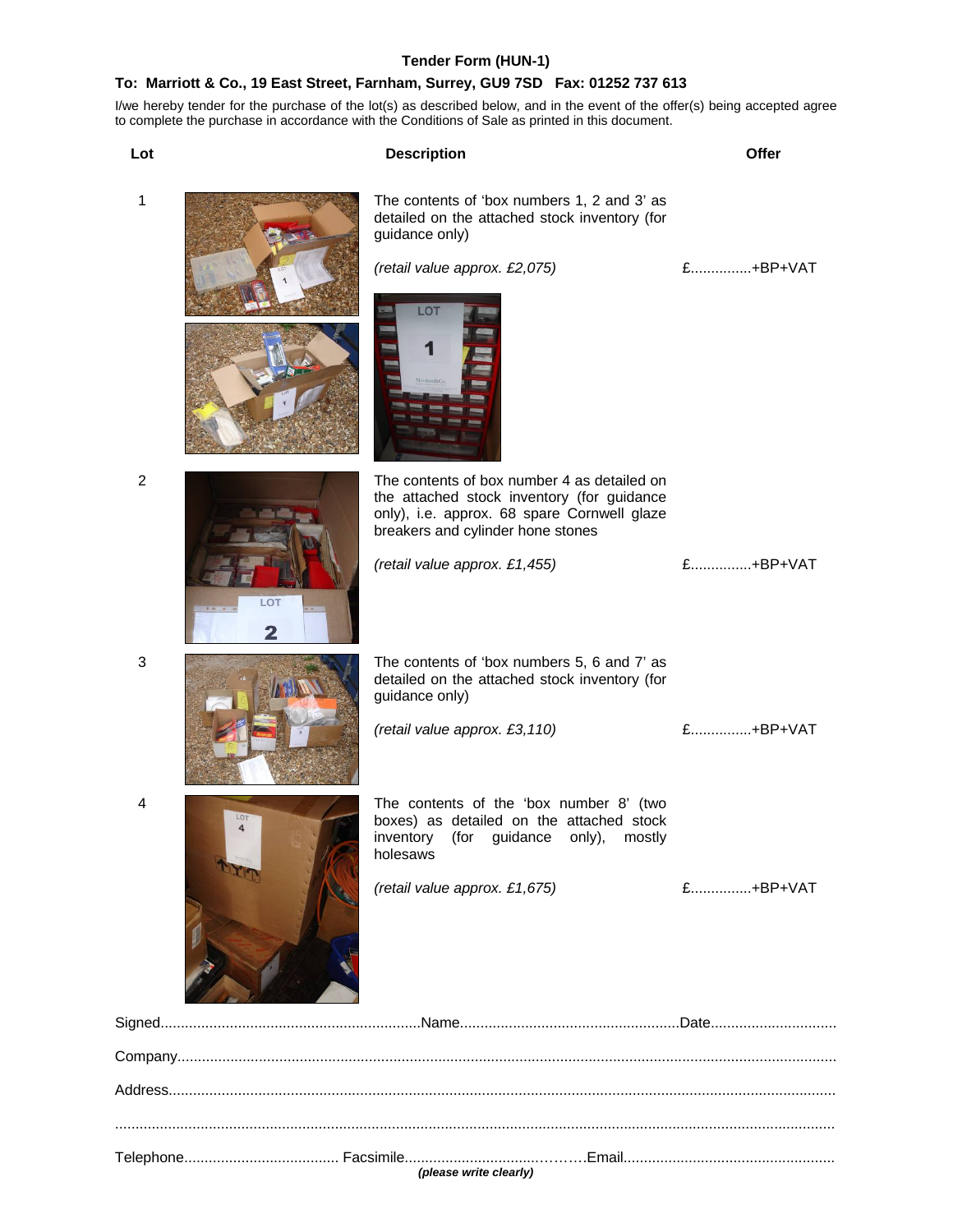## **Tender Form (HUN-2)**

## **To: Marriott & Co., 19 East Street, Farnham, Surrey, GU9 7SD Fax: 01252 737 613**

I/we hereby tender for the purchase of the lot(s) as described below, and in the event of the offer(s) being accepted agree to complete the purchase in accordance with the Conditions of Sale as printed in this document.

| Lot            |              | <b>Description</b>                                                                                                                                                                                 | Offer    |
|----------------|--------------|----------------------------------------------------------------------------------------------------------------------------------------------------------------------------------------------------|----------|
| 5              |              | The contents of 'box numbers 9 and 10 (one<br>box) as detailed on the attached stock<br>inventory (for guidance<br>only),<br>Trend<br>accessories and router bits<br>(retail value approx. £3,940) | £+BP+VAT |
|                | $\circ$<br>5 |                                                                                                                                                                                                    |          |
| 6              | LOT<br>6     | The contents of 'box' numbers 11 and 12<br>(three cabinets) as detailed on the attached<br>stock inventory (for guidance only), taps and<br>dies                                                   |          |
|                |              | (retail value approx. £2,000)                                                                                                                                                                      | £+BP+VAT |
| $\overline{7}$ |              | 'box' numbers 13-33 inclusive as detailed on<br>the attached stock inventory (for guidance<br>only)                                                                                                |          |
|                |              | (retail value approx. £1,565)                                                                                                                                                                      | £+BP+VAT |
|                |              |                                                                                                                                                                                                    |          |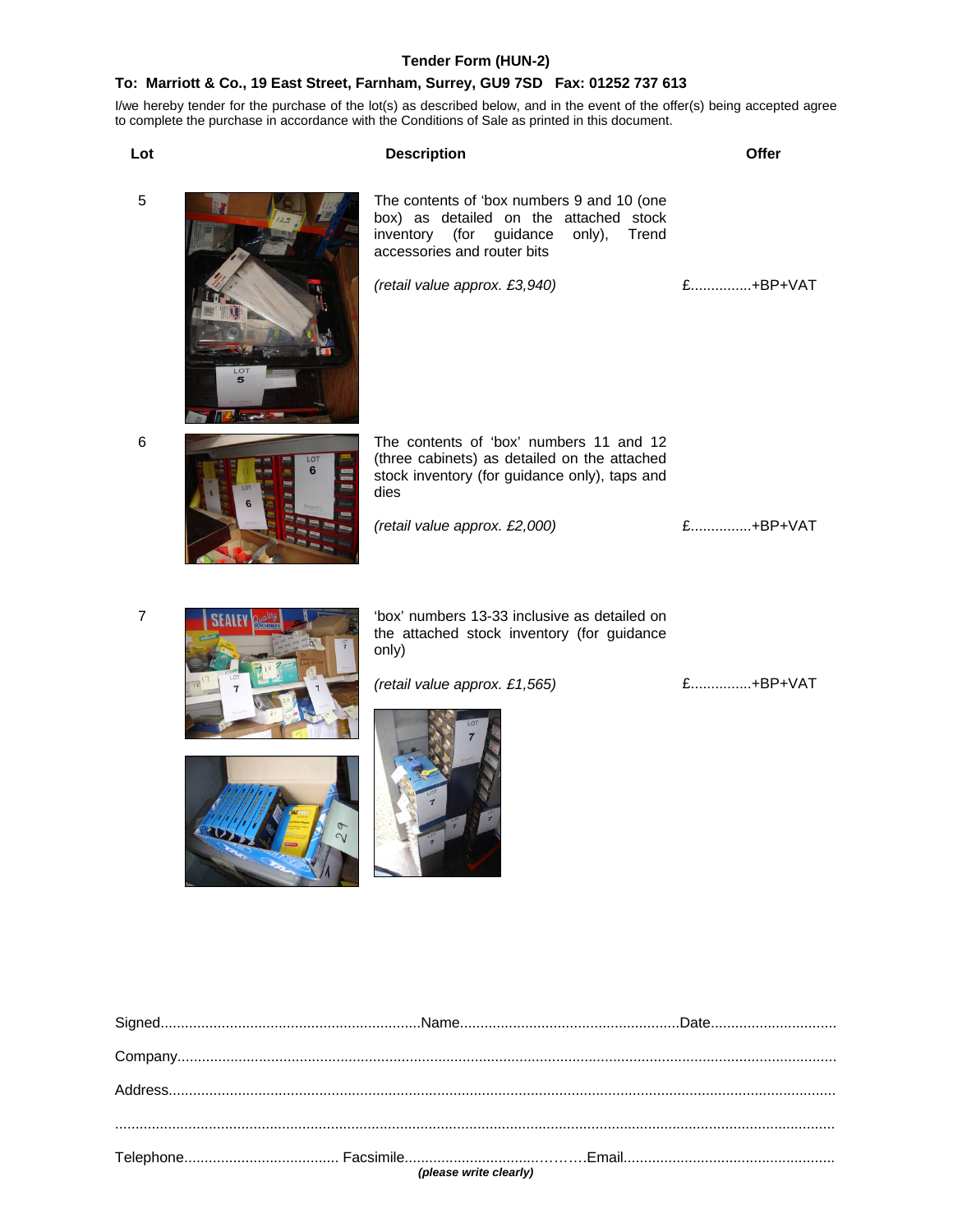## **Tender Form (HUN-3)**

## **To: Marriott & Co., 19 East Street, Farnham, Surrey, GU9 7SD Fax: 01252 737 613**

I/we hereby tender for the purchase of the lot(s) as described below, and in the event of the offer(s) being accepted agree to complete the purchase in accordance with the Conditions of Sale as printed in this document.

| Lot | <b>Description</b>                                                                                                                   | Offer    |
|-----|--------------------------------------------------------------------------------------------------------------------------------------|----------|
| 8   | 'box' numbers 34-45 inclusive as detailed on<br>the attached stock inventory (for guidance<br>only)<br>(retail value approx. £1,625) | £+BP+VAT |
| 9   | 'box' numbers 46-55 inclusive as detailed on<br>the attached stock inventory (for guidance<br>only)<br>(retail value approx. £1,795) | £+BP+VAT |
| 10  | 'box' numbers 56-67 inclusive as detailed on<br>the attached stock inventory (for guidance<br>only)<br>(retail value approx. £3,200) | £+BP+VAT |
| 11  | 'box' numbers 68-81 inclusive as detailed on<br>the attached stock inventory (for guidance<br>only)<br>(retail value approx. £2,435) | £+BP+VAT |

LOT<br>11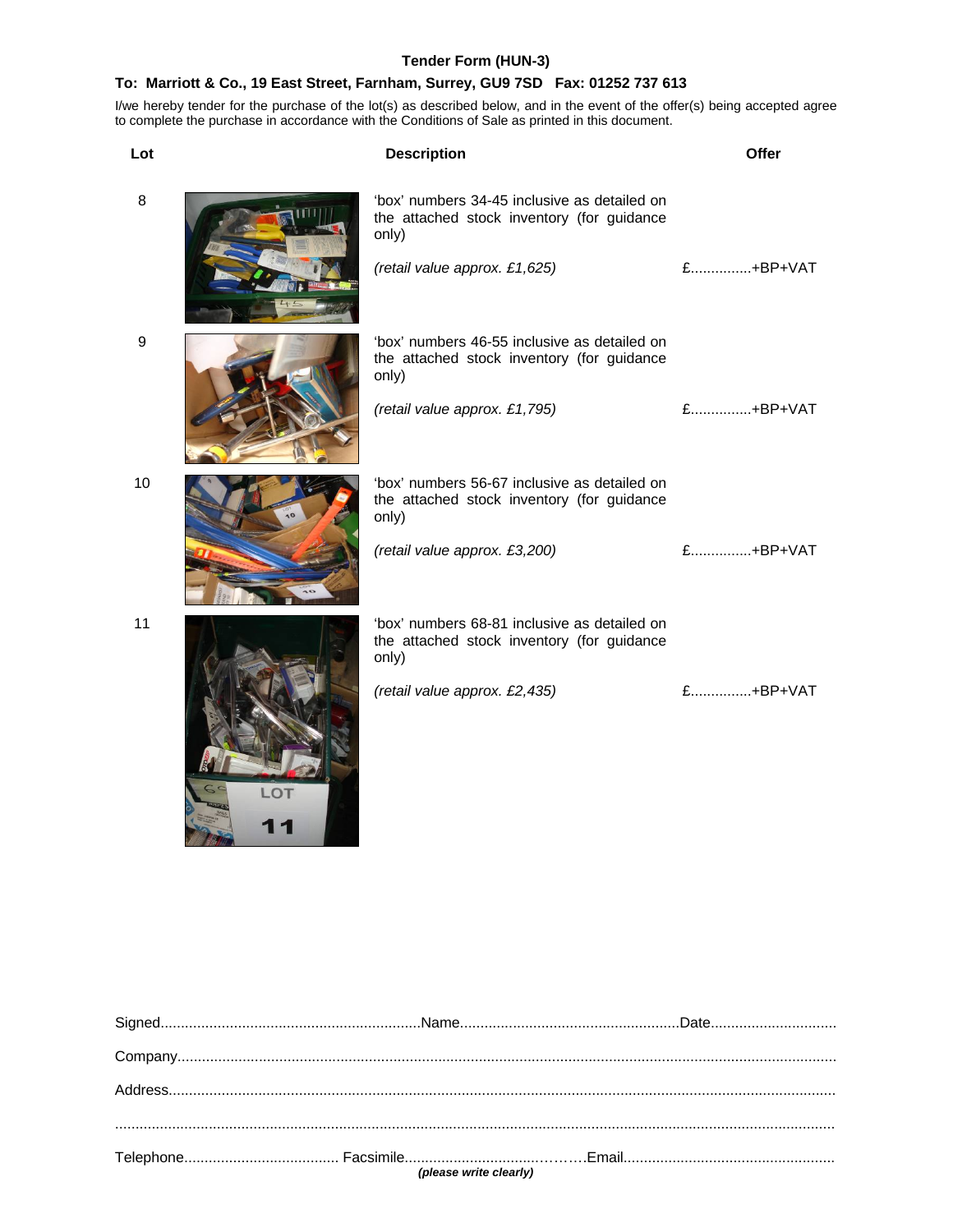## **Tender Form (HUN-4)**

## **To: Marriott & Co., 19 East Street, Farnham, Surrey, GU9 7SD Fax: 01252 737 613**

I/we hereby tender for the purchase of the lot(s) as described below, and in the event of the offer(s) being accepted agree to complete the purchase in accordance with the Conditions of Sale as printed in this document.

| Lot |            | <b>Description</b>                                                                                                                    | Offer       |
|-----|------------|---------------------------------------------------------------------------------------------------------------------------------------|-------------|
| 12  |            | 'box' numbers 82-101 inclusive as detailed<br>on the attached stock inventory (for guidance<br>only)<br>(retail value approx. £3,360) | £+BP+VAT    |
|     |            |                                                                                                                                       |             |
| 13  | 13<br>6676 | 'box' numbers 102-108 inclusive as detailed<br>on the attached stock inventory (for guidance<br>only)                                 |             |
|     |            | (retail value approx. £2,815)                                                                                                         | $f$ +BP+VAT |
| 14  | LOI<br>14  | 'box' numbers 109-135 inclusive as detailed<br>on the attached stock inventory (for guidance<br>only)                                 |             |
|     |            | (retail value approx. £4,870)                                                                                                         | £+BP+VAT    |
| 15  |            | 'box' numbers 136-145 inclusive as detailed<br>on the attached stock inventory (for guidance<br>only)                                 |             |
|     |            | (retail value approx. £3,970)                                                                                                         | £+BP+VAT    |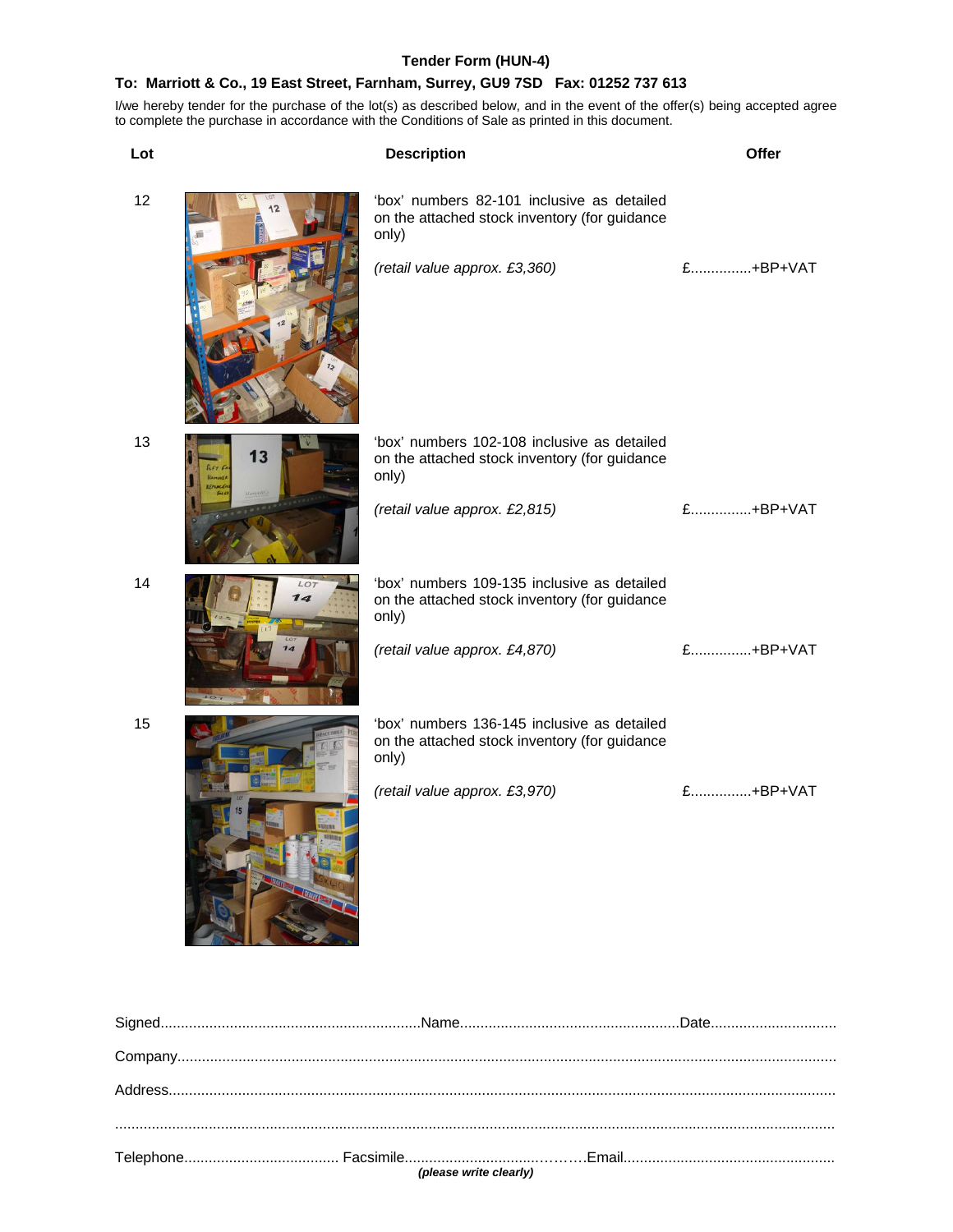## **Tender Form (HUN-5)**

## **To: Marriott & Co., 19 East Street, Farnham, Surrey, GU9 7SD Fax: 01252 737 613**

I/we hereby tender for the purchase of the lot(s) as described below, and in the event of the offer(s) being accepted agree to complete the purchase in accordance with the Conditions of Sale as printed in this document.

| Lot |                 | <b>Description</b>                                                                                                                               | <b>Offer</b>               |
|-----|-----------------|--------------------------------------------------------------------------------------------------------------------------------------------------|----------------------------|
| 16  |                 | 'box' numbers 146-151 inclusive as detailed<br>on the attached stock inventory (for guidance<br>only)                                            |                            |
|     |                 | (retail value approx. £3,525)                                                                                                                    | £+BP+VAT                   |
| 17  |                 | 'box' numbers 152-178 inclusive as detailed<br>on the attached stock inventory (for guidance<br>only)                                            |                            |
|     | LO <sub>1</sub> | (retail value approx. £3,050)                                                                                                                    | £+BP+VAT                   |
| 18  |                 | 'box' numbers 179-209 inclusive as detailed<br>on the attached stock inventory (for guidance<br>only)                                            |                            |
|     |                 | (retail value approx. £2,195)                                                                                                                    | $f$ <sub>1</sub> $+BP+VAT$ |
| 19  |                 | Sockets: 'box' numbers 210-219, 228-229,<br>235 and 238-243 inclusive as detailed on the<br>attached stock inventory (for guidance only),        |                            |
|     |                 | (retail value approx. £16,725)                                                                                                                   | £+BP+VAT                   |
| 20  |                 | Spanners: 'box' numbers 220-227, 230-234,<br>236-237 and 244-245 inclusive as detailed<br>on the attached stock inventory (for guidance<br>only) |                            |
|     |                 | (retail value approx. £3,105)                                                                                                                    | £+BP+VAT                   |
|     |                 |                                                                                                                                                  |                            |
|     |                 |                                                                                                                                                  |                            |
|     |                 |                                                                                                                                                  |                            |
|     |                 |                                                                                                                                                  |                            |
|     |                 |                                                                                                                                                  |                            |

*(please write clearly)*